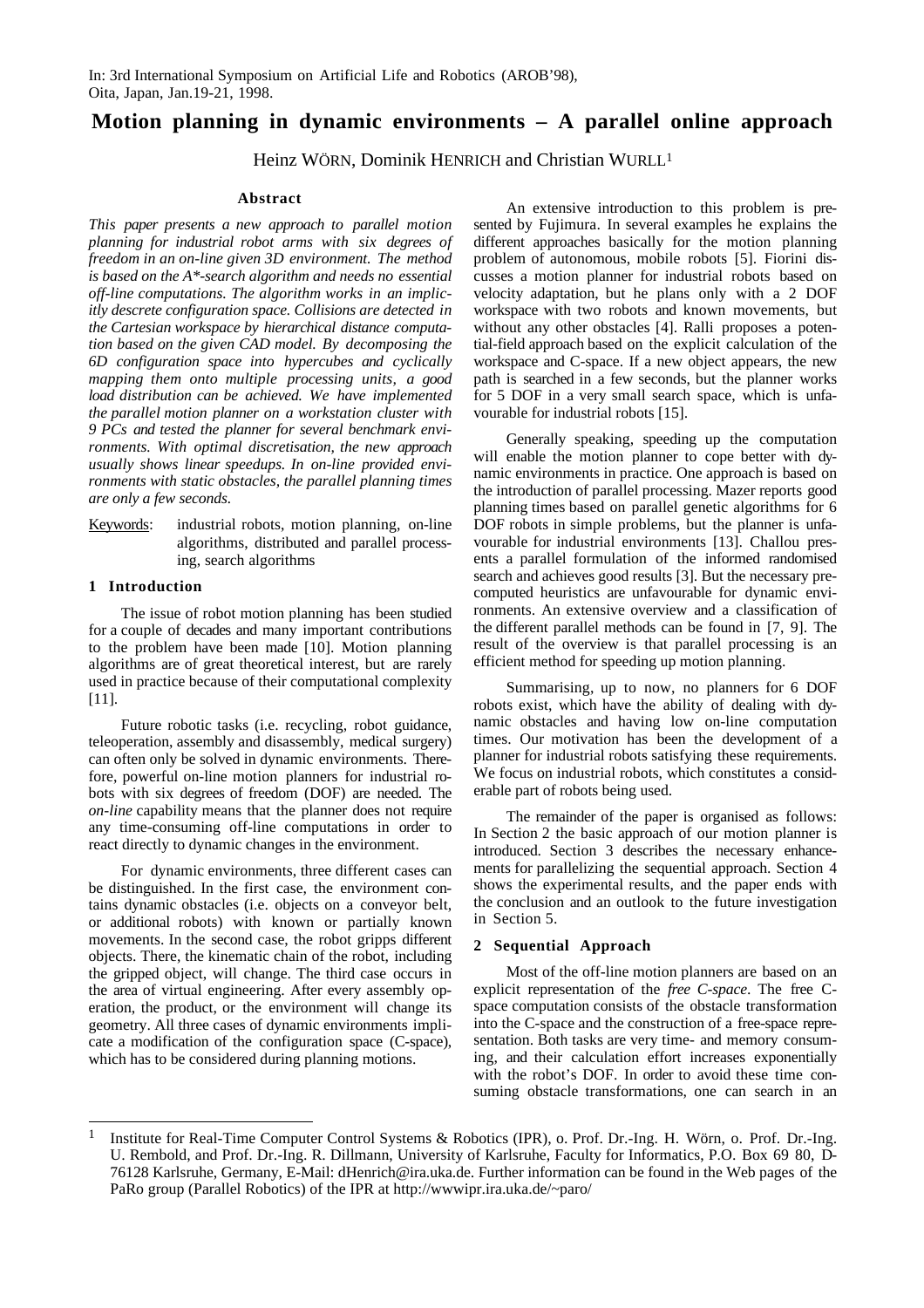

*Figure 1: (a) A\*-search in the implicit C-space from the start configuration S to the goal configuration G, (b) collision detection by distance computation in the workspace*





*Figure 2: The benchmark problems STAR (a) and DETOUR (b) for the 6 DOF robot Puma260*

implicitly represented C-space and detect collisions in the workspace. This strategy enables the planner to cope with on-line provided environments and moving obstacles.

For searching in the implicit C-space, we apply the well known A\*-search algorithm [Hart86]. The main task of the A\*-algorithm consists of the expansion and the processing of configurations, which are stored in the priority list OPEN. In every iteration, the best configuration of OPEN is expanded.

According to a heuristic evaluation function, these successors will be considered in the following iterations. After the expansion, the parent configuration is saved in the hashing table CLOSED. The search continues until the goal is found, or the OPEN list is empty. In the latter case the algorithm stops with no solution. In Figure 1a, an example for a 2D search is given. The dots indicate investigated configurations and the arrows give reference to the corresponding successors.

Collisions are detected by a fast, hierarchical distance computation in the 3D workspace, based on the given CAD model of the environment and the robot [6, 8] (see Figure 1b). With the help of the "maxmove-tables", introduced in [12], the Cartesian distances are then transformed into joint intervals in order to define the state ("free" or "prohibited") of the regarded configuration. For obtaining similar joint intervals, thus implicating an efficient distance exploitation, the optimal joint discretisation is automatically computed based on the method of [14].

## **3 Parallel approach**

For parallelizing the A\*-algorithm, the configurations in OPEN and CLOSED must be accessible to all processors, in order to distribute the whole work. These lists can either be managed by one dedicated processor or each processor can have its own local lists. In a message passing system, each access to a global list would lead to an enormous communication effort, thus, the local method was preferred.

The work distribution is the key aspect of parallelization. Therefore, the C-space is decomposed into *d*dimensional hypercubes of size *b* in each dimension. For parallel processing, the hypercubes are cyclically mapped on the  $p$  available processors by the following function<sup>2</sup>:

$$
f(\Theta) := 1 + \left(\sum_{i=1}^{d} \left\lfloor \frac{\theta_i}{\Delta \theta_i * b} \right\rfloor \mod p
$$

According to the automatically computed discretisation  $\Delta\Theta_i$ , every configuration  $\Theta = [\Theta_1, ..., \Theta_d]$  is mapped uniquely to one hypercube or to one processor. Thus, the OPEN list of each processor contains configurations of the multiple mapped hypercubes.

#### **4 Experimental Results**

We have implemented the parallel motion planner on a workstation cluster. The cluster consists of 9 PC's, each with 133 Mhz Intel Pentium processors and 64 Mbyte memory. The parallel communication is established by an Ethernet based bus network. For more details see [18].

For testing the motion planner, we have developed five benchmark problems for a 6 DOF robot, a Puma260.

 $\overline{2}$ The operator  $\vert \bullet \vert$  denotes the next lower integer number.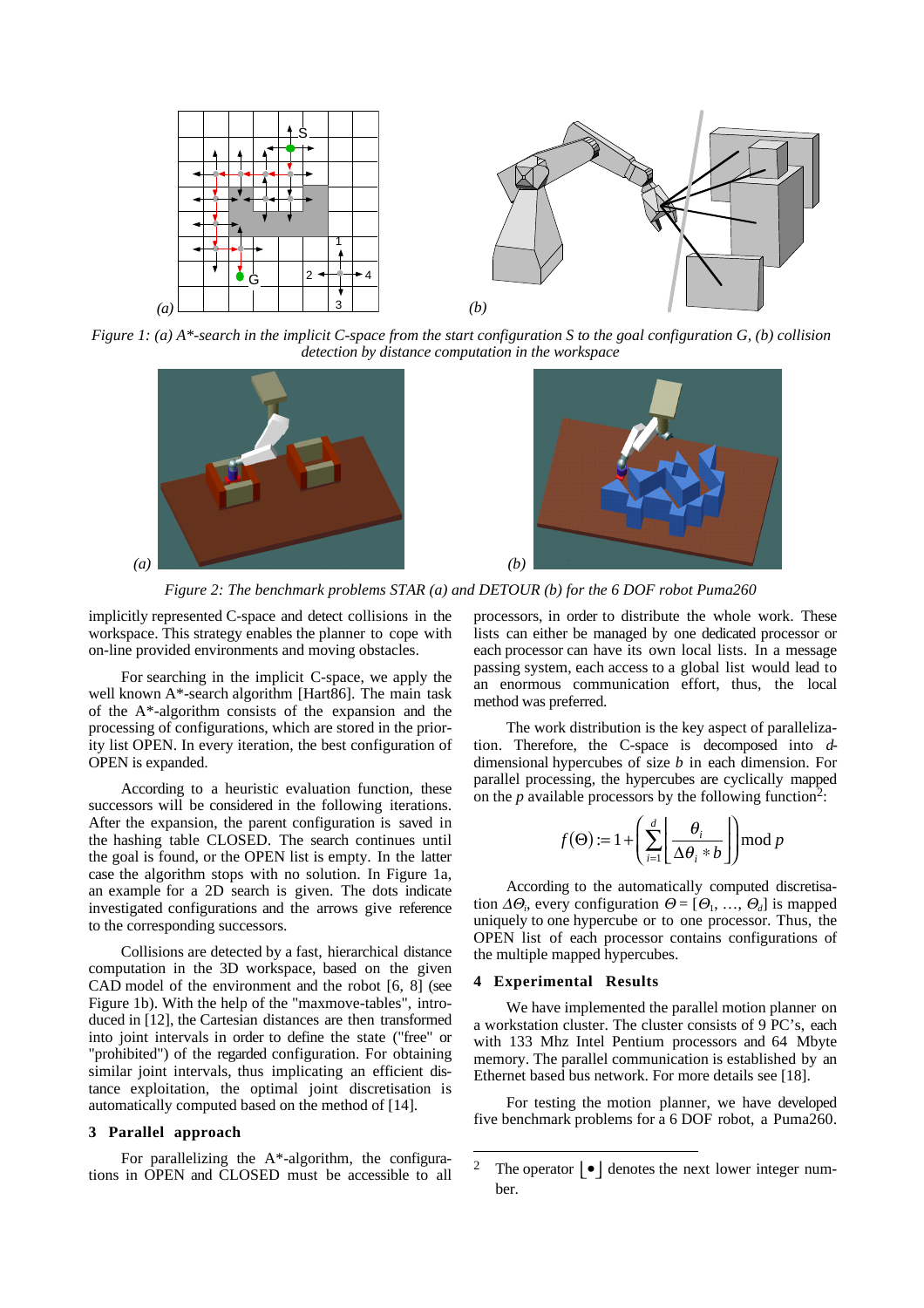

*Figure 3: Analysis of the parallel motion planner: (a) Run-time T for different number of expansions E per message M (b)Run-time T for increasing cube sizes b*





*Figure 4: Planning time T (a) and the speedup S (b) with P processors for the different benchmark problems*

As an example, the benchmark problems STAR and DETOUR are shown in Figure 2, developed in  $[12]^{3}$ .

Concerning communication, lower cube sizes result in a good load distribution, but increase the number of messages. Too many messages, however, usually leads to a bottleneck in the communication network and slows down the calculation times. Combining several messages to form one message seems to be a way out of this problem.

Evaluation runs for the benchmark problems STAR and DETOUR are given in Figure 3a. Here, a cube size  $b = 2$  and  $p = 8$  processors are used. The results show that the combining of configurations to one message over several iterations leads to longer planning times. For example, without combining, the benchmark problem STAR was solved in 8 sec, but with the combining of messages over 20 iterations the planner has needed 20 sec [16].

This is mainly due to the fact, that the remote configurations are sent too late. Thus, every processor does not receive better configurations and expands the worse ones. At this stage, no message combining was included in the further runtime tests.

The performance of the parallel algorithm essentially depends on the load balancing mechanism. In our approach, we have implemented a static distribution mecha-

 $\overline{a}$ 

nism, which can be influenced by modifying the cube size *b*. Considering the C-space decomposition, small sizes lead to more cubes (in different areas of the C-space) being mapped on to a single processor. Thus, implicating a good load distribution. In contrast, larger sizes will worsen the load balancing. This is mainly due to the coarse decomposition, thus, the processors are longer idle, until they receive work. Additionally, larger cube sizes lead to less cubes being mapped on to one processor.

For validating the performance of this load balancing mechanism, we have solved benchmark STAR with different cube sizes *b*. On each of the  $p = 8$  processors, we measured the number of collision detections, which is the most expensive function. Figure 3b shows the experimental results. For larger values, the coarse C-space decomposition leads to an irregular load distribution. In some cases, only a few cubes are covering the complete solution space, thus, some processors becomes idle. Additionally, due to the sparse mapping, the searching processors expand unnecessary configurations, because they receive no better ones. For smaller cube sizes, the load is nearly equally distributed. For the rest of the experiments we choose  $b = 16$ .

To compare the run-times, we have run every benchmark problem 12 times, deleted the lowest and highest planning times and computed the average of the remaining 10 values. The Cartesian resolution was chosen to be 20 *mm*, which leads (for a Puma260) to the discretisation  $\Delta\Theta = [1.91^\circ, 1.96^\circ, 2.79^\circ, 5.66^\circ, 5.66^\circ, 20.66^\circ]$ . According to the upper and lower joint limits of the Puma260, the C-space consists of  $2.99*10<sup>11</sup>$  states, which

<sup>3</sup> These benchmark problems can be downloaded from the Web page at http://wwwipr.ira.uka.de/~paro/skalp/